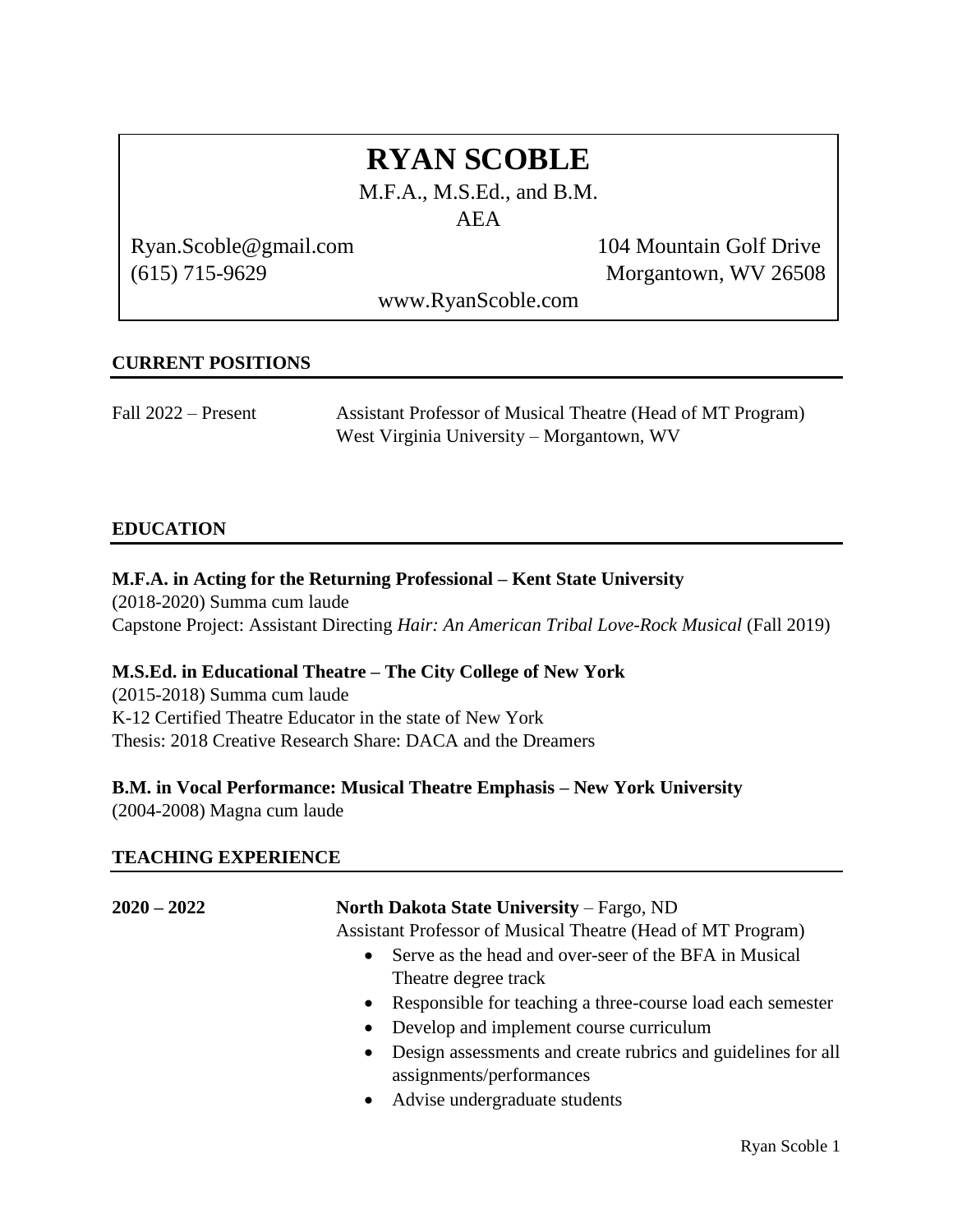|                  | Serve as Co-Director of Recruitment for Theatre NDSU<br>$\bullet$<br>Directing/Choreographing at least one mainstage<br>$\bullet$<br>production per academic year<br>Assist the departmental voice instructor with weekly studio<br>$\bullet$<br>classes<br>Advise Senior Capstone projects each semester<br>Conduct research and participate in creative activity<br>$\bullet$<br>Serve at the department, college, and university level |  |
|------------------|-------------------------------------------------------------------------------------------------------------------------------------------------------------------------------------------------------------------------------------------------------------------------------------------------------------------------------------------------------------------------------------------------------------------------------------------|--|
|                  | <b>Courses as Instructor of Record</b>                                                                                                                                                                                                                                                                                                                                                                                                    |  |
| Spring 2022      | Introduction to Theatre Arts (THEA 110-01) Online Course<br>Acting 1 for Non-Majors (THEA 161-01)<br>Musical Theatre Audition (THEA 469-01)                                                                                                                                                                                                                                                                                               |  |
| <b>Fall 2021</b> | Introduction to Theatre Arts (THEA 110-01)<br>Dramatic Literature (THEA 180-01)<br>Acting the Song II (THEA 463-01)                                                                                                                                                                                                                                                                                                                       |  |
| Spring 2021      | Business of Acting (THEA 368-01)<br>Acting the Song I (THEA 367-01)                                                                                                                                                                                                                                                                                                                                                                       |  |
| <b>Fall 2020</b> | Introduction to Theatre Arts (THEA 110-01)<br>Acting 1 for Non-Majors (THEA 161-02)<br>Development of Musical Theatre (THEA 228-01)                                                                                                                                                                                                                                                                                                       |  |
|                  | <b>Courses as Guest Lecturer</b>                                                                                                                                                                                                                                                                                                                                                                                                          |  |
| Fall 2021        | Theatre Foundations (THEA 150)                                                                                                                                                                                                                                                                                                                                                                                                            |  |
| Spring 2021      | Opera Literature (MUSC 442/642)                                                                                                                                                                                                                                                                                                                                                                                                           |  |
| <b>Fall 2020</b> | Theatre Foundations (THEA 150)                                                                                                                                                                                                                                                                                                                                                                                                            |  |
| $2018 - 2020$    | Kent State University – Kent, OH<br>Graduate Assistant/Part-Time Faculty<br>Responsible for teaching and/or assisting in two to three<br>$\bullet$<br>classes per semester<br>Develop and implement course curriculum<br>Design assessments and create rubrics and guidelines for<br>$\bullet$<br>assignments/performances<br>Occasionally serve as a guest lecturer and adjudicator                                                      |  |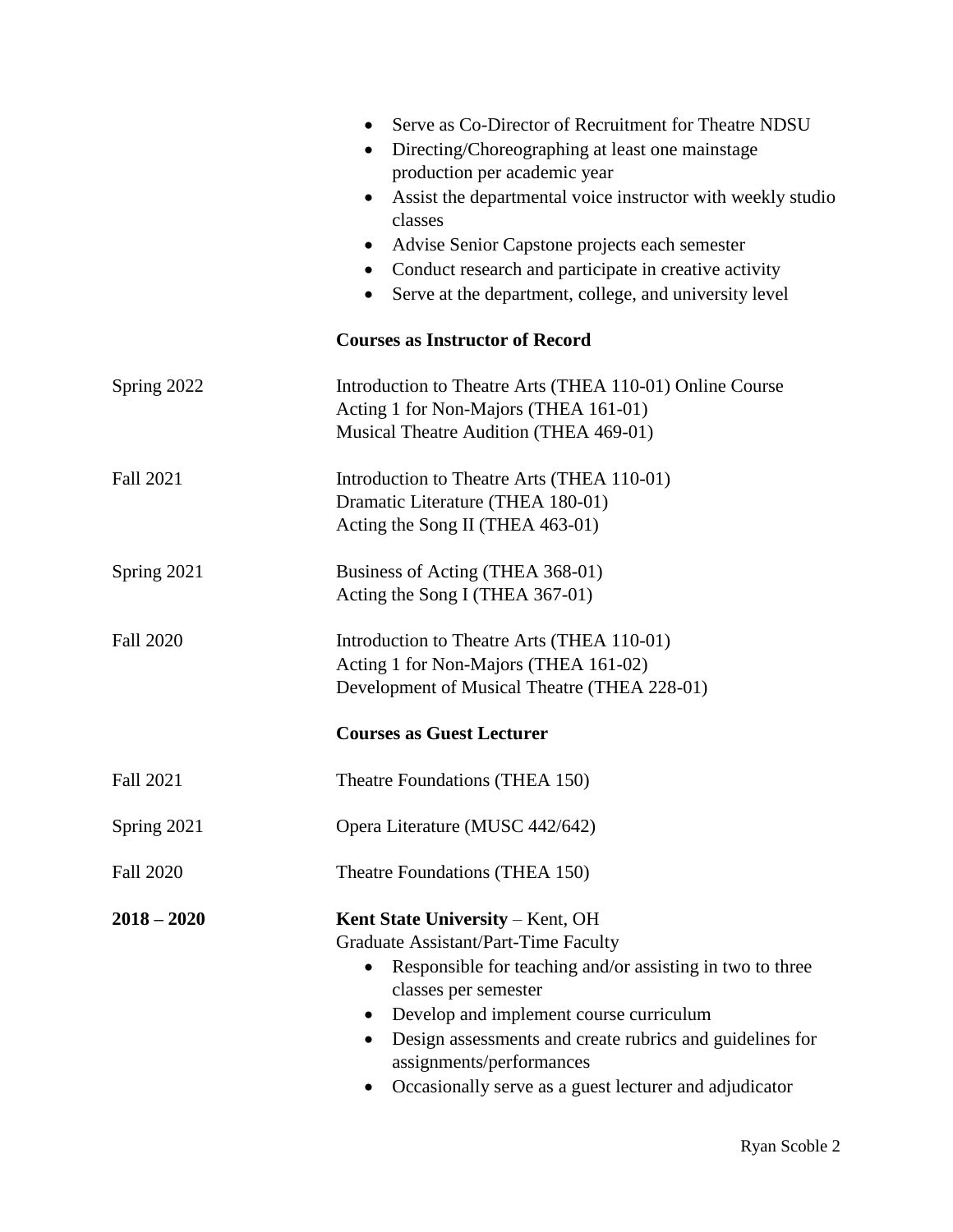|                  | Provide private coaching for undergraduate students<br>Work with Graduate Student Forum to devise a set of<br>$\bullet$<br>Masterclasses for undergraduate students                                                                                                                                                                                                                                                                                              |
|------------------|------------------------------------------------------------------------------------------------------------------------------------------------------------------------------------------------------------------------------------------------------------------------------------------------------------------------------------------------------------------------------------------------------------------------------------------------------------------|
|                  | <b>Courses as Instructor of Record</b>                                                                                                                                                                                                                                                                                                                                                                                                                           |
| Spring 2020      | The Art of the Theatre (THEA-11000-014)<br>The Art of the Theatre (THEA-11000-016) Online Course                                                                                                                                                                                                                                                                                                                                                                 |
| <b>Fall 2019</b> | The Art of the Theatre (THEA-11000-004)                                                                                                                                                                                                                                                                                                                                                                                                                          |
| Summer 2019      | The Art of the Theatre (THEA-11000-011) Online Course                                                                                                                                                                                                                                                                                                                                                                                                            |
| Spring 2019      | The Art of the Theatre (THEA-11000-003)                                                                                                                                                                                                                                                                                                                                                                                                                          |
| <b>Fall 2018</b> | The Art of the Theatre (THEA-11000-017)<br>The Art of Acting (THEA-11303-003)                                                                                                                                                                                                                                                                                                                                                                                    |
|                  | <b>Courses as Teaching Assistant/Guest Lecturer</b>                                                                                                                                                                                                                                                                                                                                                                                                              |
| Spring 2020      | Musical Theatre Audition (THEA-41308-001) Teaching Assistant                                                                                                                                                                                                                                                                                                                                                                                                     |
| <b>Fall 2019</b> | Musical Theatre Performance – Honors (THEA-21306-004)<br><b>Teaching Assistant</b>                                                                                                                                                                                                                                                                                                                                                                               |
| Spring 2019      | Acting Process (THEA-21303-002) Teaching Assistant                                                                                                                                                                                                                                                                                                                                                                                                               |
|                  | Musical Theatre History (THEA-41140-001) Teaching Assistant<br>and Guest Lecturer                                                                                                                                                                                                                                                                                                                                                                                |
|                  | Musical Theatre Audition (THEA-41308-001) Guest Adjudicator                                                                                                                                                                                                                                                                                                                                                                                                      |
| 2016-2018        | <b>Uncommon Preparatory Charter High School - Canarsie, NY</b><br>Performance Studies Instructor<br>Created and facilitated two separate curriculums for freshman<br>and sophomore students<br>Developed assessments and rubrics for performances and class<br>$\bullet$<br>assignments<br>Directed all mainstage productions: The August Wilson Project<br>and Up The Down Staircase<br>Directed the annual Spring Talent Show<br>Managed an Advisory home room |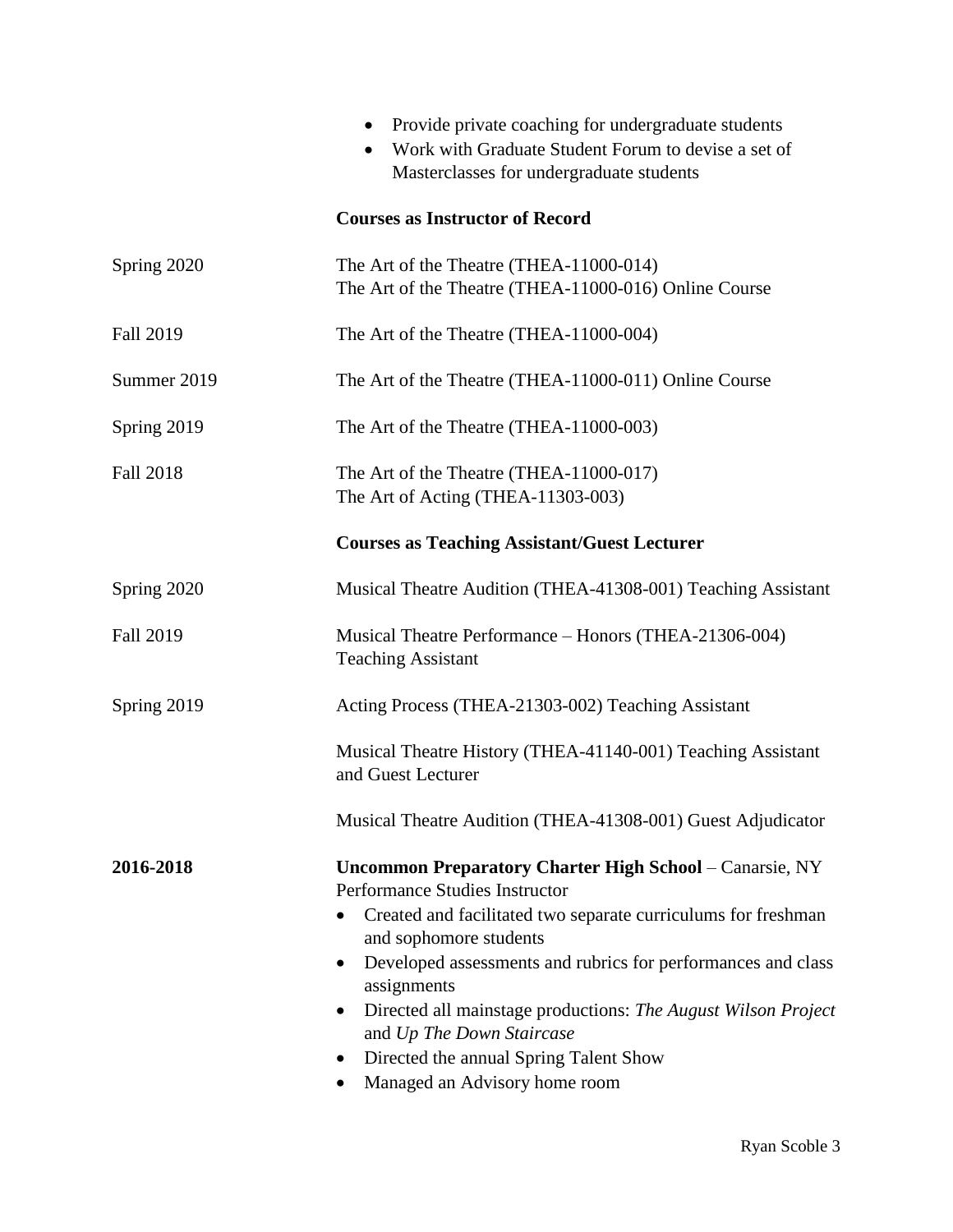|           | Ran Community Meetings and owned student culture<br>$\bullet$<br>initiatives                                                                                                                                                                                                                                                                                                                                                                                                                                                                                                                                                                                                                                   |
|-----------|----------------------------------------------------------------------------------------------------------------------------------------------------------------------------------------------------------------------------------------------------------------------------------------------------------------------------------------------------------------------------------------------------------------------------------------------------------------------------------------------------------------------------------------------------------------------------------------------------------------------------------------------------------------------------------------------------------------|
|           | Managed after-school Musical Theatre club, which involved<br>$\bullet$<br>creating short performances for Community Meetings (music<br>direction, direction, and choreography)                                                                                                                                                                                                                                                                                                                                                                                                                                                                                                                                 |
| 2014-2018 | Camps Baco & Chenawah - Minerva, NY                                                                                                                                                                                                                                                                                                                                                                                                                                                                                                                                                                                                                                                                            |
|           | Production Manager, Assistant Director, and Choreographer                                                                                                                                                                                                                                                                                                                                                                                                                                                                                                                                                                                                                                                      |
|           | Manage production designs for all camp productions                                                                                                                                                                                                                                                                                                                                                                                                                                                                                                                                                                                                                                                             |
|           | Design costumes, create props, create sound and lighting plots,<br>$\bullet$<br>create and paint scenery, and stage manage all productions                                                                                                                                                                                                                                                                                                                                                                                                                                                                                                                                                                     |
|           | Create schedules for both camp programs<br>$\bullet$                                                                                                                                                                                                                                                                                                                                                                                                                                                                                                                                                                                                                                                           |
|           | Manage transportation between camp programs<br>$\bullet$                                                                                                                                                                                                                                                                                                                                                                                                                                                                                                                                                                                                                                                       |
|           | Assistant direct mainstage productions<br>$\bullet$                                                                                                                                                                                                                                                                                                                                                                                                                                                                                                                                                                                                                                                            |
|           | Choreograph mainstage productions                                                                                                                                                                                                                                                                                                                                                                                                                                                                                                                                                                                                                                                                              |
| 2014-2016 | <b>Fusion Academy (Park Avenue Campus)</b> – New York, NY<br>Director of First Impressions and Theatre Appreciation Instructor<br>Office administration: answering phones, filing, managing<br>$\bullet$<br>student and faculty attendance, copying/faxing, delivering mail<br>and packages, etc.<br>In charge of school communications with parents<br>$\bullet$<br>Planning and setting up school events<br>$\bullet$<br>Managing field trips<br>$\bullet$<br>In charge of ordering materials for classes<br>$\bullet$<br>General building maintenance and upkeep<br>$\bullet$<br>Building and facilitating a Theatre Appreciation curriculum<br>$\bullet$<br>taught through one-on-one, private instruction |
| 2013-2014 | <b>Inside Broadway</b> – New York, NY<br>Musical Theatre Teaching Artist – multiple residencies<br>Created weekly lesson plans for after school and in school<br>$\bullet$<br>musical theater residencies for students in grades K-5 in NYC<br>DOE schools<br>Directed, choreographed, and music directed original musical<br>$\bullet$<br>theatre performances<br>Developed self-confidence, creativity, and community among<br>participants through engagement in musical theatre                                                                                                                                                                                                                            |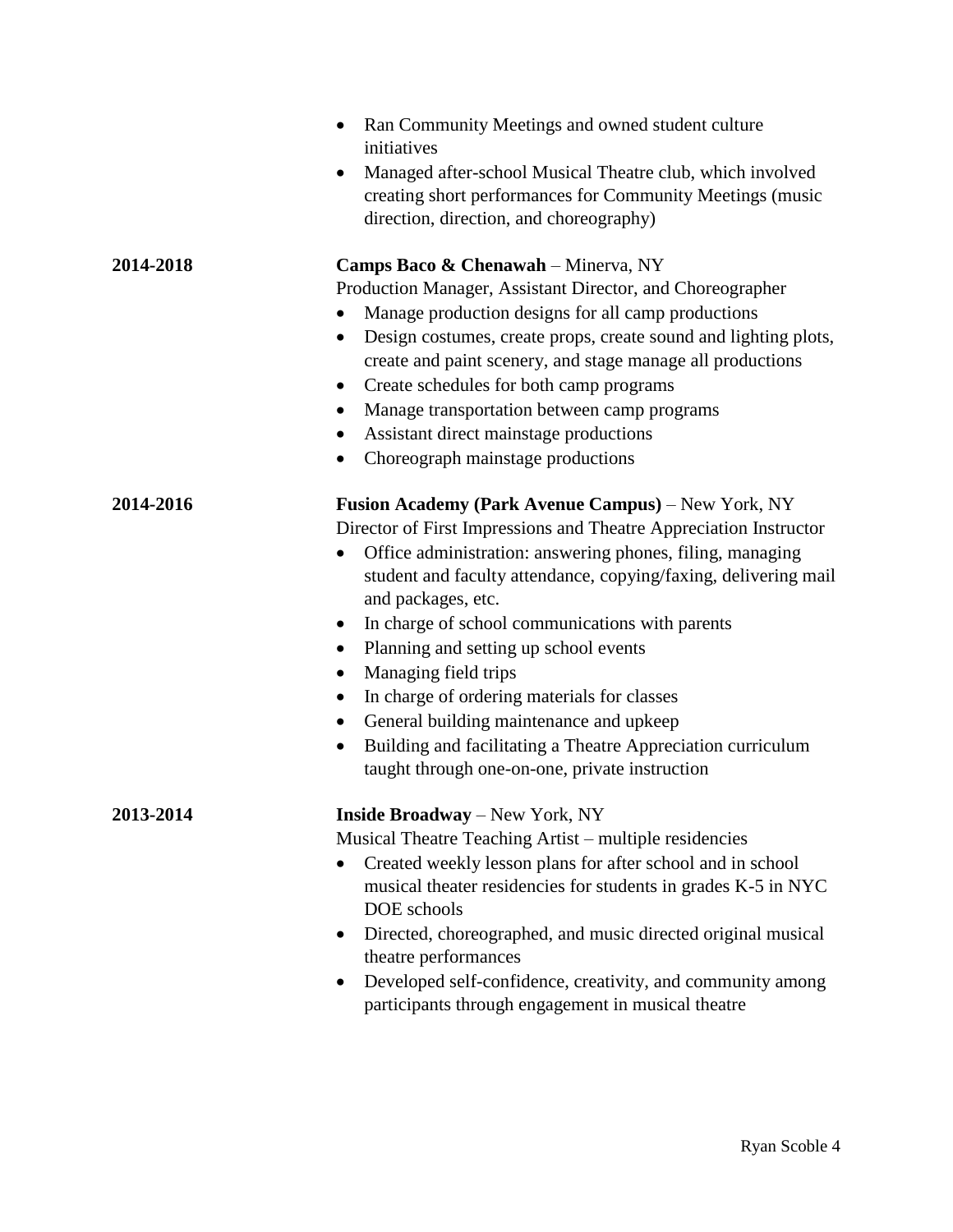## **2013 Camp Chenawah** – Minerva, NY

Drama Director

- Directed and choreographed two mainstage productions for young girls (ages 7-12)
- Designed sets, costumes, and props for both mainstage productions
- Assisted on choreography with mainstage productions at Camp Baco for the co-ed high school shows

#### **LEADERSHIP EXPERIENCE**

| 2021-2022 | Gooseberry Park Players - Moorhead, MN                                                          |  |  |
|-----------|-------------------------------------------------------------------------------------------------|--|--|
|           | <b>Managing Artistic Director</b>                                                               |  |  |
|           | Directing one mainstage musical each summer                                                     |  |  |
|           | Working with students ages 11-18<br>$\bullet$                                                   |  |  |
|           | Hiring and managing an artistic staff of $10+$ individuals<br>$\bullet$                         |  |  |
|           | Finding audition, rehearsal, and performance venues<br>$\bullet$                                |  |  |
|           | Casting each show and assigning crew/pit placements<br>$\bullet$                                |  |  |
|           | Managing daily arts classes, as well as rehearsals<br>$\bullet$                                 |  |  |
|           | Working with the Board to apply for grants, develop<br>$\bullet$                                |  |  |
|           | fundraising ideas, work on promotion and public relations, as<br>well as yearly show selection. |  |  |
|           | Managing the application and purchasing of the atrical rights<br>$\bullet$                      |  |  |
|           | Attend monthly board meetings<br>$\bullet$                                                      |  |  |
|           | Help plan the yearly budget                                                                     |  |  |

## • Community outreach and service

#### **DIRECTING EXPERIENCE**

| 2022 | The SpongeBob Musical                      | Gooseberry Park Players, MN       |
|------|--------------------------------------------|-----------------------------------|
| 2022 | Jekyll & Hyde: The Musical                 | North Dakota State University, ND |
| 2021 | Dido & Aeneas                              | North Dakota State University, ND |
| 2021 | <b>Beauty &amp; The Beast</b>              | Gooseberry Park Players, MN       |
| 2021 | Annie                                      | North Dakota State University, ND |
| 2020 | I'm Not Gay!                               | Kent State University, OH         |
| 2020 | The Bear                                   | Kent State University, OH         |
| 2020 | 2020 Musical Theatre Showcase (Asst. Dir.) | Kent State University, OH         |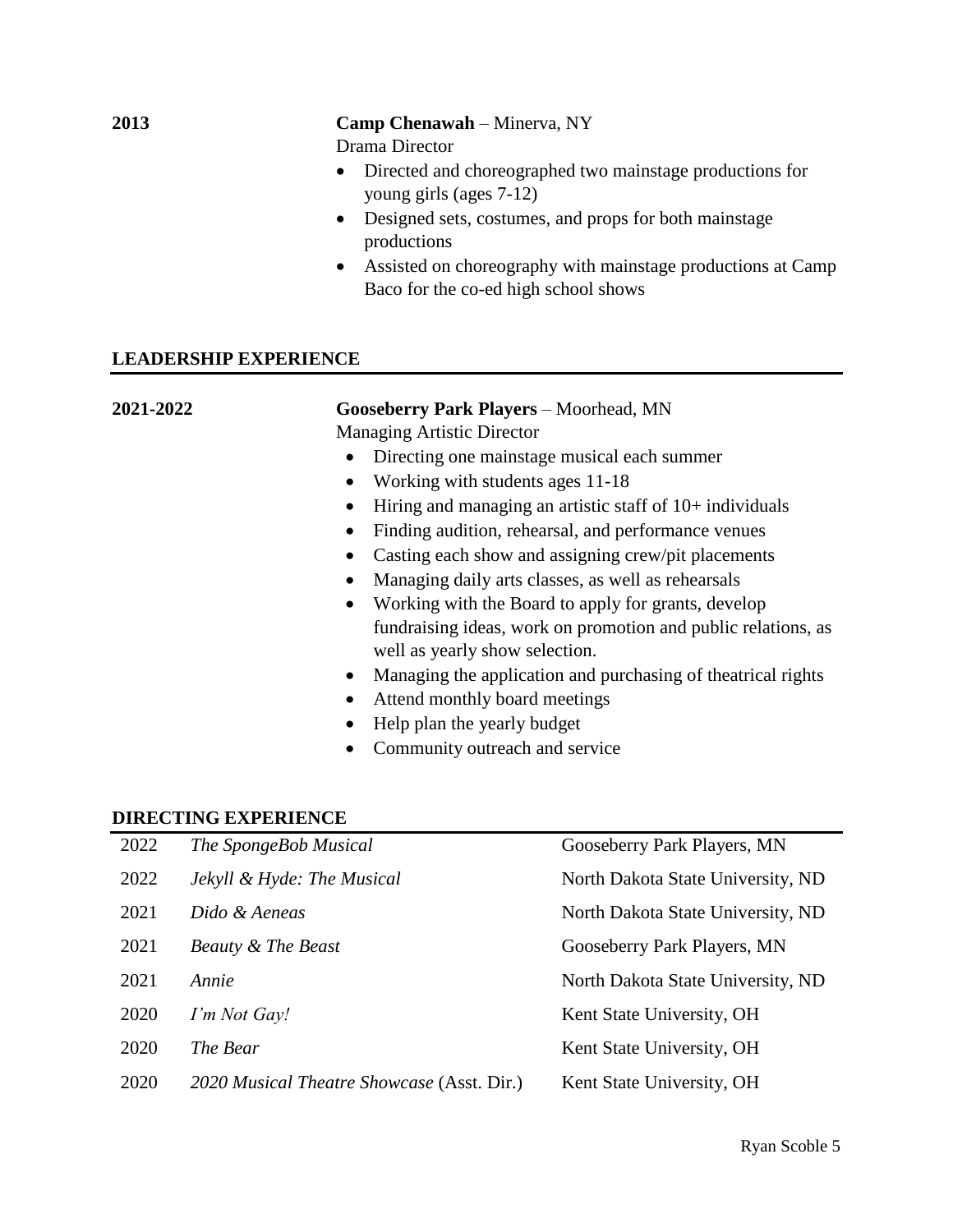| 2019 | Hair (Asst. Dir.)                               | Kent State University, OH   |
|------|-------------------------------------------------|-----------------------------|
| 2019 | Stonewall $+$ 50: The Uprising Continues        | Kent State University, OH   |
| 2018 | The Producers (Asst. Dir.)                      | Camp Baco, NY               |
| 2018 | Up The Down Staircase                           | UPC High School, NY         |
| 2018 | Big Gay Sing X: The Best of BGS (NYCGMC)        | Skirball Center, NY         |
| 2017 | The August Wilson Project                       | UPC High School, NY         |
| 2017 | The Heathers: The Musical (Asst. Dir.)          | Camp Baco, NY               |
| 2017 | Big Gay Sing 9: Welcome to New York<br>(NYCGMC) | Skirball Center, NY         |
| 2016 | <i>Avenue Q</i> (Asst. Dir./Puppet Coach)       | Camp Baco, NY               |
| 2016 | Big Gay Sing 8: Mind The Gap (NYCGMC)           | Skirball Center, NY         |
| 2015 | The Lion King, Jr. (Asst. Dir.)                 | P.S. 161, NY                |
| 2014 | The Best of Disney (Revue)                      | Inside Broadway, NY         |
| 2014 | Surf's Up (Revue)                               | Inside Broadway, NY         |
| 2014 | The Pout Pout Fish                              | Inside Broadway, NY         |
| 2014 | Little Me (Asst. Dir.)                          | Camp Baco, NY               |
| 2013 | A Funny ThingForum (Asst. Dir.)                 | Saddlebrook High School, NJ |
| 2013 | The Chenawah Wonderettes (Revue)                | Camp Chenawah, NY           |
| 2013 | <b>Really Rosie</b>                             | Camp Chenawah, NY           |
| 2008 | Proof                                           | NYU - Players Club, NY      |

# **CHOREOGRAPHY EXPERIENCE**

| 2022 | The SpongeBob Musical (Co-Choreographer) | Gooseberry Park Players, MN       |
|------|------------------------------------------|-----------------------------------|
| 2022 | Jekyll & Hyde: The Musical               | North Dakota State University, ND |
| 2021 | Yule B Jolly: A Holiday Cabaret          | Theatre B, MN                     |
| 2021 | Guys & Dolls                             | Fargo South High School, ND       |
| 2021 | Edges                                    | North Dakota State University, ND |
| 2021 | Beauty and the Beast (Co-Choreographer)  | Gooseberry Park Players, MN       |
| 2021 | Annie                                    | North Dakota State University, ND |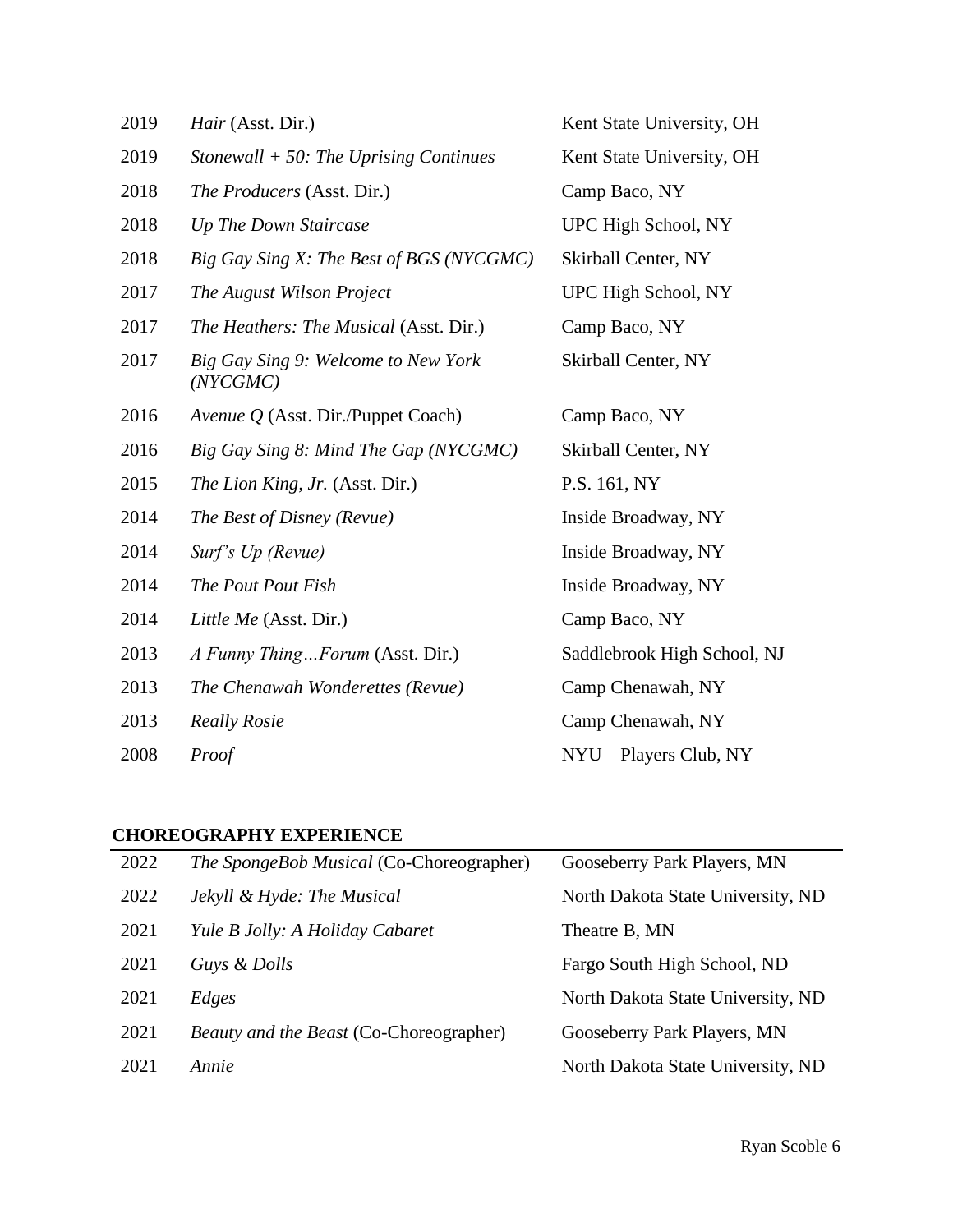| 2018 | The Producers                                   | Camp Baco, NY               |
|------|-------------------------------------------------|-----------------------------|
| 2018 | Big Gay Sing X: The Best of BGS (NYCGMC)        | Skirball Center, NY         |
| 2017 | Holiday Slay (NYCGMC)                           | Skirball Center, NY         |
| 2017 | The Heathers: The Musical                       | Camp Baco, NY               |
| 2017 | Big Gay Sing 9: Welcome to New York<br>(NYCGMC) | Skirball Center, NY         |
| 2016 | Avenue $Q$                                      | Camp Baco, NY               |
| 2016 | Big Gay Sing 8: Mind the Gap                    | Skirball Center, NY         |
| 2015 | Oh, What Fun! (NY Philharmonic)                 | David Geffen Hall, NY       |
| 2015 | <i>The Lion King, Jr.</i> (Co-Choreographer)    | P.S. 161, NY                |
| 2015 | Home for the Holidays (NYCGMC)                  | Skirball Center, NY         |
| 2015 | Big Gay Sing 7: Movie Mania (NYCGMC)            | Skirball Center, NY         |
| 2014 | Little Me                                       | Camp Baco, NY               |
| 2014 | Big Gay Sing 6: Club Night Out (NYCGMC)         | Skirball Center, NY         |
| 2014 | The Best of Disney (Revue)                      | Inside Broadway, NY         |
| 2014 | Surf's Up (Revue)                               | Inside Broadway, NY         |
| 2014 | The Pout Pout Fish                              | Inside Broadway, NY         |
| 2013 | A Funny ThingForum                              | Saddlebrook High School, NJ |
| 2013 | The Rocky Horror Picture Show                   | Camp Baco, NY               |
| 2013 | The Chenawah Wonderettes (Revue)                | Camp Chenawah, NY           |
| 2013 | <b>Really Rosie</b>                             | Camp Chenawah, NY           |
| 2013 | Big Gay Sing 5: Broadway (NYCGMC)               | <b>Skirball Center, NY</b>  |

# **ACTING EXPERIENCE**

| <b>New York</b>             |                    |                             |
|-----------------------------|--------------------|-----------------------------|
| Tall Pines Lodge            | <b>Booker</b>      | NYC Fringe Festival         |
| Murder in the First         | Bailiff            | The Director's Company      |
| <b>Bitty Bear's Matinee</b> | <b>Bitty Puppy</b> | American Girl Place Theatre |
| The Mask of Medusa          | Mr. Sideon         | Roots and Wings Theatricals |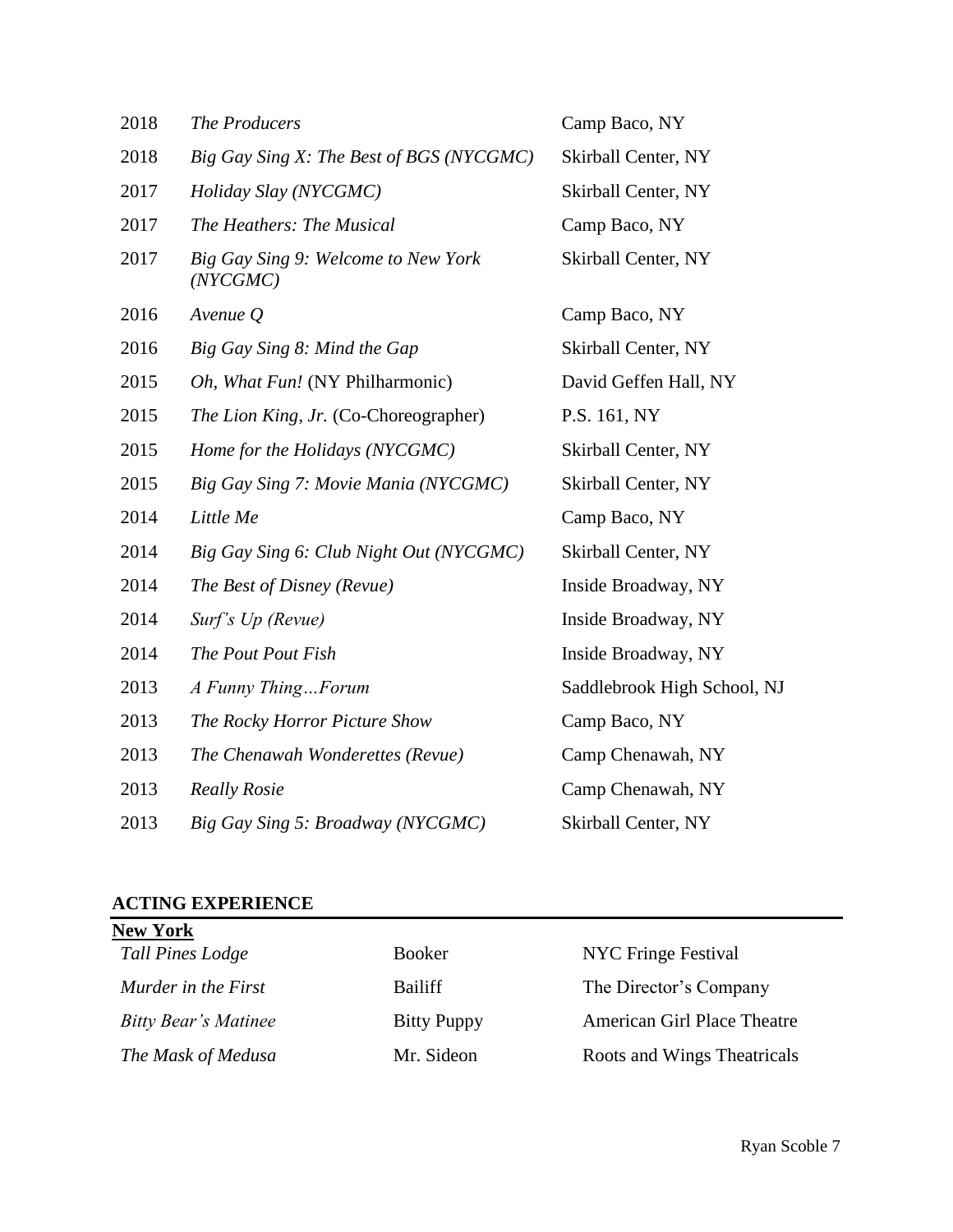# **Regional**

| Dogfight                        | Lounge Singer            | Act Up Theatre. MN                        |
|---------------------------------|--------------------------|-------------------------------------------|
| Mr. Burns: A Post Electric Play | Gibson/Homer             | Theatre B, MN                             |
| Yule B Jolly: A Holiday Cabaret | Santa Claus              | Theatre B, MN                             |
| Rothschild & Sons*              | Mayer Rothschild         | The Musical Theater Project,<br><b>OH</b> |
| The Music Man                   | Marcellus Washburn       | Porthouse Theatre, OH                     |
| Miss Saigon                     | Captain Schultz          | Weathervane Theatre, NH                   |
| My Fair Lady                    | King/Quartet             | Weathervane Theatre, NH                   |
| Annie                           | <b>Bundles/Ickes</b>     | Weathervane Theatre, NH                   |
| JosephDreamcoat                 | Simeon                   | Arts Center of Cannon Co., TN             |
| Footloose                       | <b>Bickle</b>            | Arts Center of Cannon Co., TN             |
| Once Upon a Mattress            | Dauntless                | <b>Wesley Foundation, TN</b>              |
| Godspell                        | Lamar                    | Murfreesboro Little Theatre, TN           |
| Guys and Dolls                  | <b>Rusty Charlie</b>     | Murfreesboro Little Theatre, TN           |
| Camelot                         | <b>Featured Ensemble</b> | Murfreesboro Little Theatre, TN           |

\* *Canceled due to COVID-19*

# **Radio/Voice Over**

| The Kepler Valentine's Day<br>Blizzard | Gordo       | <b>JJ</b> Meets World                           |
|----------------------------------------|-------------|-------------------------------------------------|
| Silent Night: A Kepler Story           | Gordo       | <b>JJ</b> Meets World                           |
| Little Thinker Adventures 2.0          | Heart       | Little Thinker Adventures                       |
| May $4^{th}$ Voices                    | Ensemble    | Kent State University, OH                       |
| <b>Theatre for Young Audiences</b>     |             |                                                 |
| The Reluctant Dragon                   | Man 1       | Harlem Children's Theatre<br>Festival, CCNY, NY |
| Rainbow Fish: The Musical              | $Mrs.$ O    | Harlem Children's Theatre<br>Festival, CCNY, NY |
| Neverland                              | Smee        | Patchwork Players, NH                           |
| Robin Hood                             | Little John | Patchwork Players, NH                           |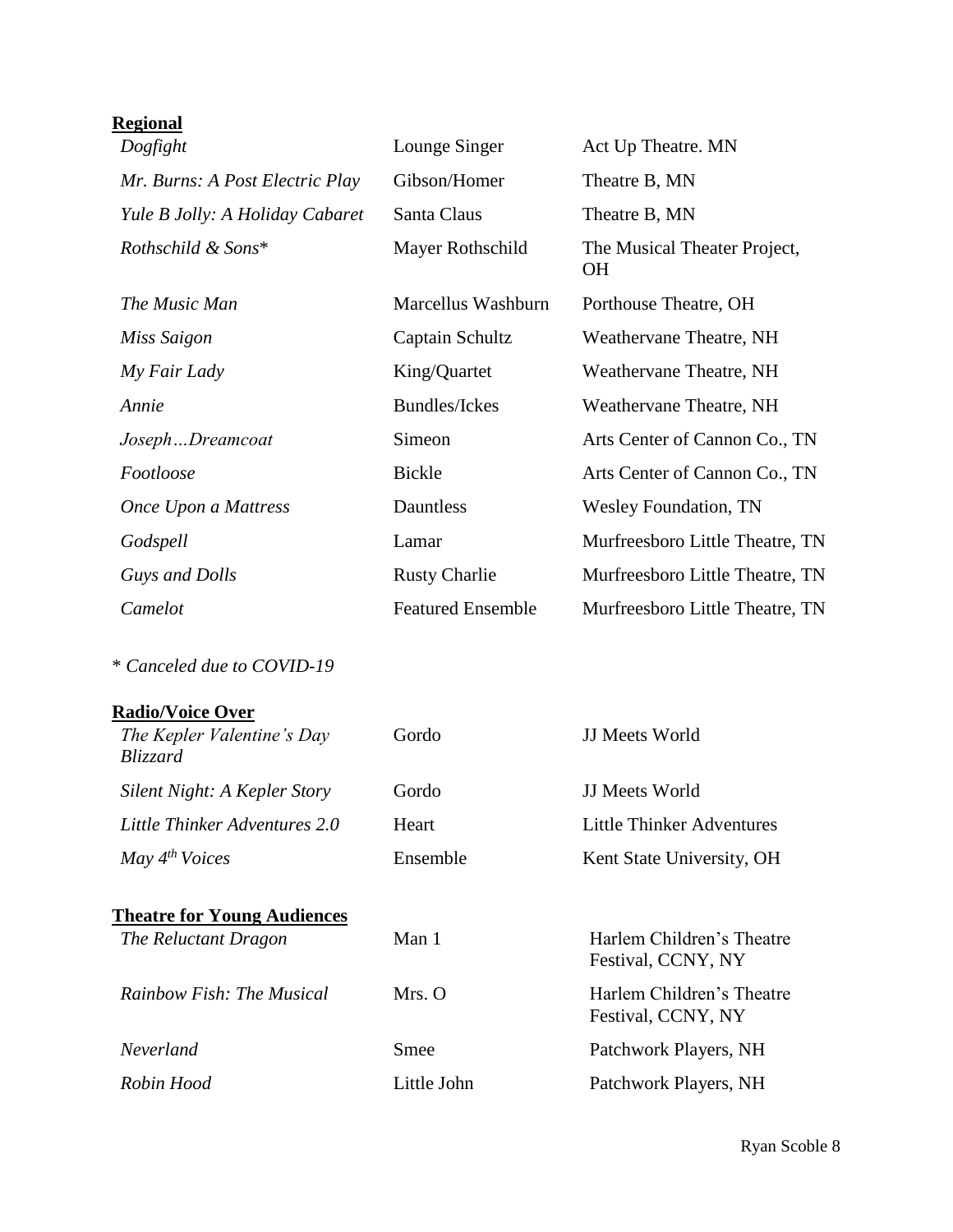| Pinocchio                                               | <b>Bartholomew Fox</b> | Patchwork Players, NH                           |
|---------------------------------------------------------|------------------------|-------------------------------------------------|
| Elmer and the Dragon                                    | Jungle Jim             | Patchwork Players, NH                           |
| <u>Educational</u>                                      |                        |                                                 |
| Parade                                                  | Tom Watson             | Kent State University, OH                       |
| Hair                                                    | Hubert                 | Kent State University, OH                       |
| The Mystery of Edwin Drood                              | Chairman               | Kent State University, OH                       |
| Emilie                                                  | Madame                 | Kent State University, OH                       |
| 2018 Creative Research Share:<br>DACA and the Dreamers* | Media                  | City College of New York, NY                    |
| One Step Closer*                                        | Man 3                  | New York University, NY                         |
| <b>Floyd Collins</b>                                    | Lee Collins            | New York University, NY                         |
| Next Thing You Know*                                    | Man 2                  | New York University, NY                         |
| 110 in the Shade                                        | Preacher               | New York University, NY                         |
| The Boyfriend                                           | <b>Bobby VanHusen</b>  | New York University, NY                         |
| Odin: A Percussion Opera*                               | Giant                  | New York University, NY                         |
| The Laramie Project                                     | Dennis Shepard         | New York University, NY                         |
| Our Town                                                | <b>Howie Newsome</b>   | New York University, NY                         |
| The Pirates of Penzance                                 | Ensemble               | New York University, NY                         |
| Backstory                                               | Ethan Belcher          | New York University, NY                         |
| The Music Man                                           | Dance Captain          | <b>Middle Tennessee State</b><br>University, TN |

\* Denotes a World Premiere production

# **CONCERT WORK**

|      | New York City Gay Men's Chorus (2010-2018) |                                  |
|------|--------------------------------------------|----------------------------------|
| 2018 | Queer Genius: David Bowie and Beyond       | Skirball Center, NYC             |
| 2018 | Big Gay Sing X                             | Wall Street Theatre, Norwalk, CT |
| 2018 | Demi Lovato: Tell Me That You Love Me      | Barclay Center, NYC              |
| 2018 | Big Gay Sing X                             | Skirball Center, NYC             |
| 2017 | Holiday Slay!                              | Skirball Center, NYC             |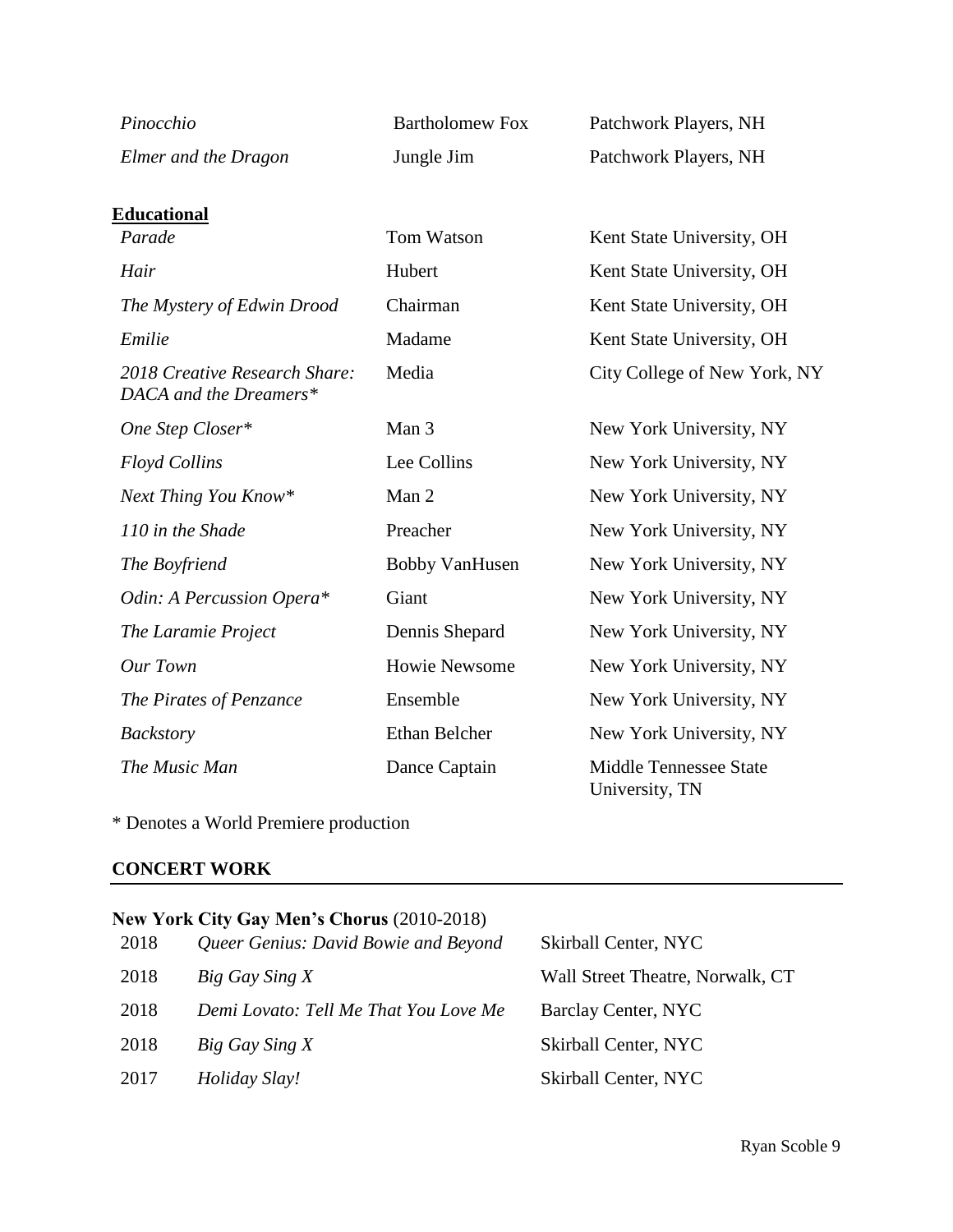| 2017 | I See Fire: Anthems for a New Era                         | Skirball Center, NYC                         |
|------|-----------------------------------------------------------|----------------------------------------------|
| 2017 | Big Gay Sing 9: Welcome to New York                       | Skirball Center, NYC                         |
| 2016 | Chita Rivera: Nowadays                                    | Carnegie Hall, NYC                           |
| 2016 | It's Complicated                                          | Skirball Center, NYC                         |
| 2016 | Alan Cumming Sings Sappy Songs                            | Carnegie Hall, NYC                           |
| 2015 | Oh, What Fun! (NY Philharmonic)                           | David Geffen Hall, NYC                       |
| 2015 | Light: A Holiday Celebration                              | The Town Hall, NYC                           |
| 2015 | Drama League Centennial Gala:<br><b>Bernadette Peters</b> | The Plaza Hotel, NYC                         |
| 2015 | The Nightly Show with Larry Wilmore                       | Comedy Central Studios, NYC                  |
| 2015 | Generation Y/Tyler's Suite                                | Tribeca Performing Arts Center, NYC          |
| 2015 | Big Gay Sing 7: Movie Mania                               | Skirball Center, NYC                         |
| 2014 | <b>Big Gay Sing Dublin</b>                                | Bord Gais Energy Theatre, Dublin,<br>Ireland |
| 2014 | <b>Various Voices</b>                                     | The Helix, DCU, Dublin, Ireland              |
| 2014 | You Say Tomato                                            | Queen Elizabeth Hall, London                 |
| 2014 | Four Choirs and a Cathedral                               | Cathedral of St. John the Divine, NYC        |
| 2014 | Big Gay Sing 6: Club Night Out                            | Skirball Center, NYC                         |
| 2013 | What a Wonderful World                                    | The Town Hall, NYC                           |
| 2013 | <b>America the Beautiful?</b>                             | Skirball Center, NYC                         |
| 2013 | Big Gay Sing 5: Broadway                                  | Skirball Center, NYC                         |
| 2012 | An American Holiday                                       | The Town Hall, NYC                           |
| 2012 | <b>ABC News: Chris Christie</b>                           | <b>ABC Studios, NYC</b>                      |
| 2012 | Gala IX                                                   | Denver, CO                                   |
| 2012 | Big Gay Sing 4                                            | Skirball Center, NYC                         |
| 2011 | Holiday House of Love                                     | The Town Hall, NYC                           |
| 2011 | <b>Accentuate the Positive</b>                            | Skirball Center, NYC                         |
| 2011 | Big Gay Sing 3D                                           | Skirball Center, NYC                         |
| 2010 | Sing Your Brass Off                                       | The Town Hall, NYC                           |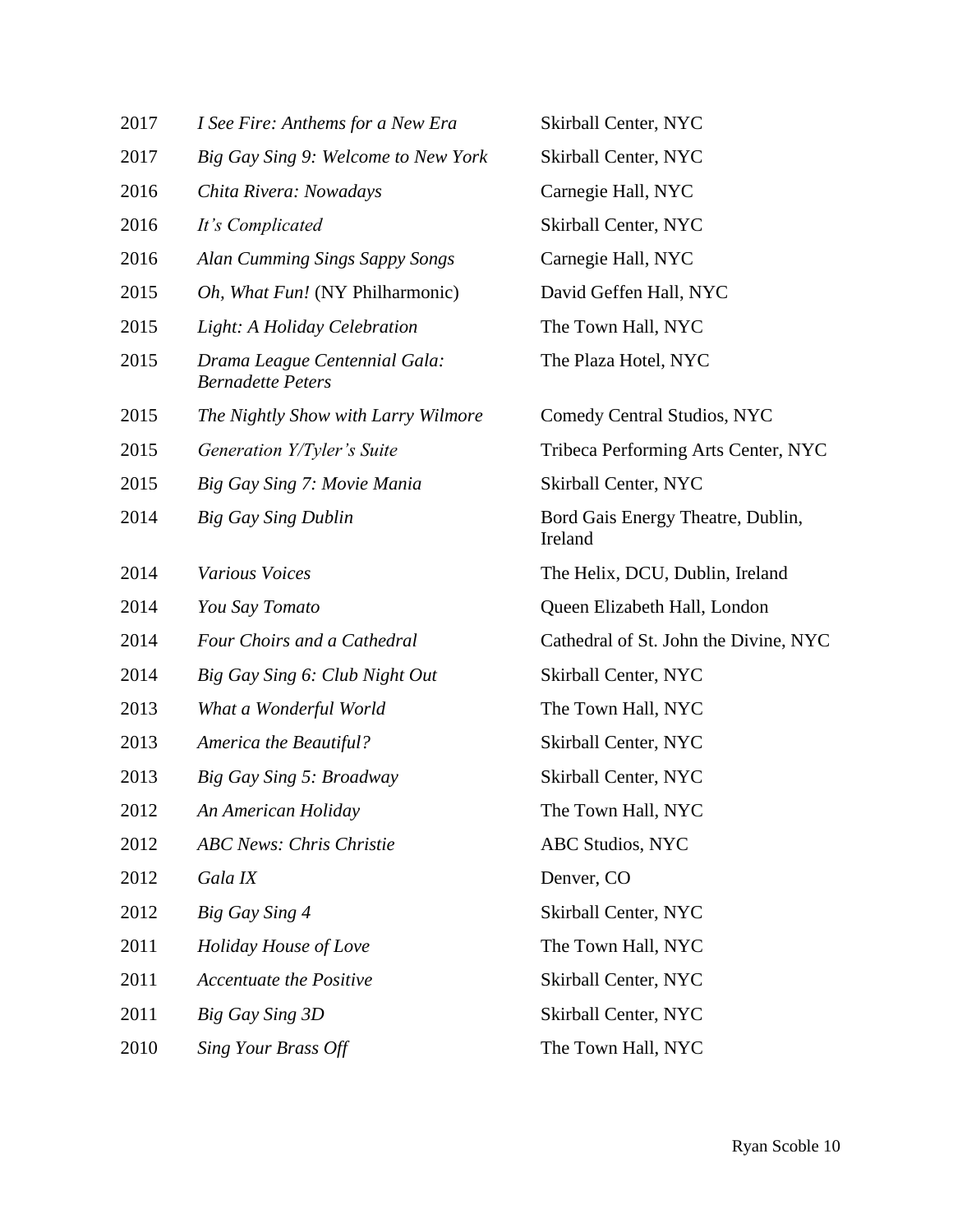|      | The Broadway By The Year Series at The Town Hall (2008-2016) |          |
|------|--------------------------------------------------------------|----------|
| 2016 | Broadway Musicals of the 1950s                               | Featured |

| <b>2010</b> | <i>Brodaway Musicals of the 1950s</i> | <b>reatured</b>         |
|-------------|---------------------------------------|-------------------------|
| 2015        | <b>Broadway Musicals of 1991-2015</b> | Chorus                  |
| 2015        | Broadway Musicals of 1966-1990        | Chorus                  |
| 2014        | <b>Broadway Musicals of 1990-2014</b> | Chorus                  |
| 2014        | Broadway Musicals of 1965-1989        | Chorus                  |
| 2012        | <b>Broadway Musicals of 1987</b>      | Solo                    |
| 2010        | <b>Broadway's Rising Stars</b>        | Pit Singer              |
| 2008        | <b>Broadway's Rising Stars</b>        | Solo/Small Group Number |

## **AWARDS**

Three Minute Thesis Competition – Kent State University 2019 Third Place Winner

Alpha Psi Omega Faculty Award – Kent State University 2020 Outstanding Student Performer (Graduate)

Alpha Psi Omega Award – Kent State University 2020 Best Assistant Director (*Hair*)

- Alpha Psi Omega Award Kent State University 2019 Best Lead Actor in a Play or Musical (The Chairman in *The Mystery of Edwin Drood*)
- Alpha Psi Omega Faculty Award Kent State University 2019 Outstanding Newcomer (Graduate)

# **GRANTS**

| 2022 Research and Creativity Award for Research Development Travel                  |  |  |
|-------------------------------------------------------------------------------------|--|--|
| Funds utilized to support travel and registration for Module Two of the Great Lakes |  |  |
| Michael Chekhov Consortium (GLMCC) Training Program                                 |  |  |

2021 **The Robert and Patty Hendrickson Faculty Development Award**  Funds utilized to support travel and registration for Module One of the Great Lakes Michael Chekhov Consortium (GLMCC) Training Program

## 2020 **CARES Act Faculty Stipend**

Funds utilized to support training and professional development needed to make all coursework follow the university's HyFlex model implemented due to the COVID-19 Pandemic.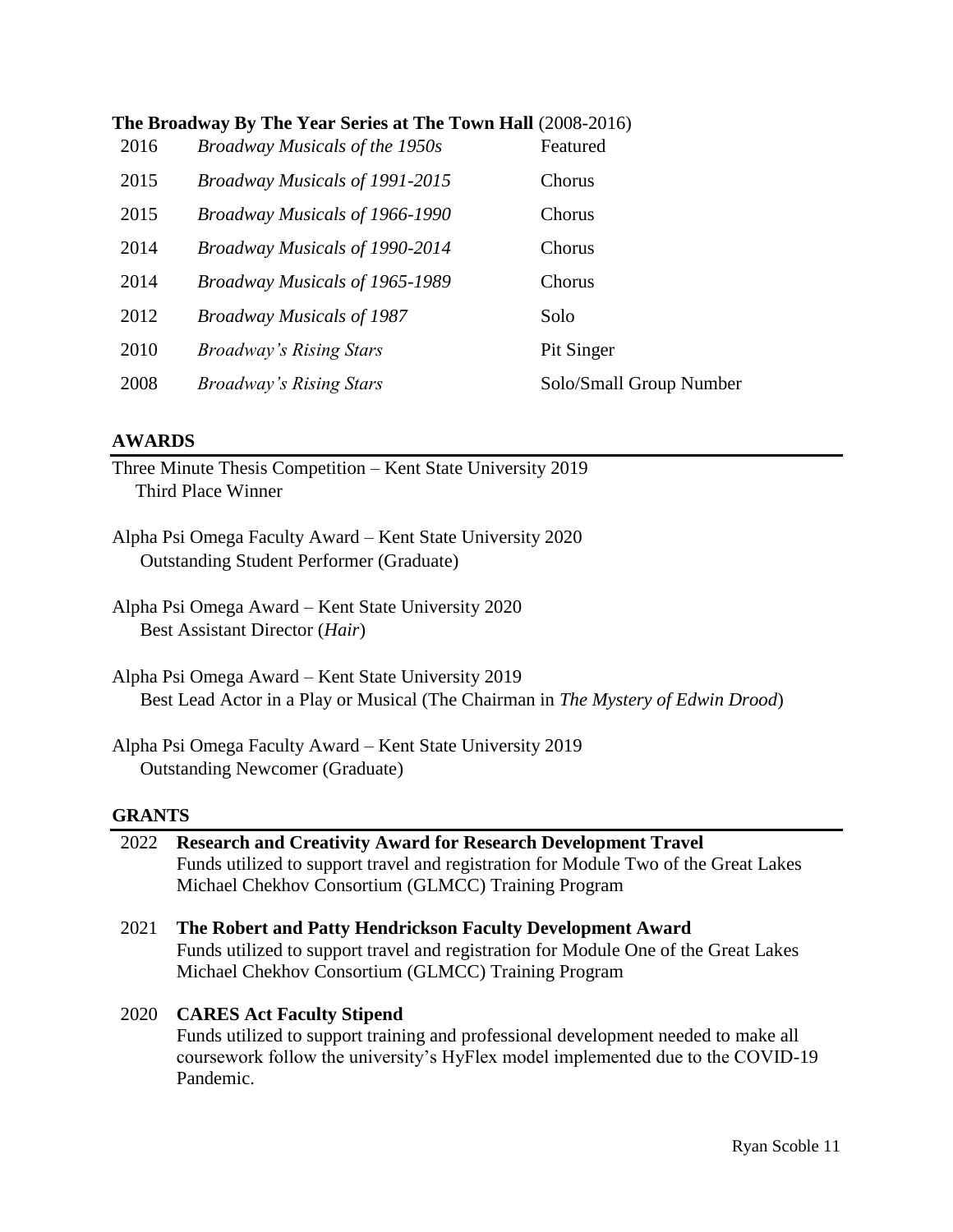## **PROFESSIONAL DEVELOPMENT**

- 2022 Great Lake Michael Chekhov Consortium Module Two Training
- 2022 Musical Theatre Educators Alliance (MTEA) 2022 Digital Conference
- 2021 Broadway Teaching Group Winter 2021 Professional Development Sessions
- 2021 Actor's Equity Association (AEA) Intimacy in Theatre Training
- 2021 Kennedy Center American College Theatre Festival 2021 Digital Festival
- 2021 The Arts Partnership Board Leadership Academy
- 2021 Digital Theatre+/Black Theatre Network/ATHE Inclusivity and Theatre: Strategies for Teaching and Practice
- 2021 Black Acting Methods Anti-Racist Action for Theatre Educators
- 2021 Green Bandana Project Training Sessions
- 2021 Broadway Teachers Workshop Summer Conference
- 2021 Association for Theatre in Higher Education (ATHE) 2021 Digital Conference
- 2021 Great Lakes Michael Chekhov Consortium Module One Training
- 2021 Great Lakes Michael Chekhov Consortium Adapting the Chekhov Technique for Adolescent Actors
- 2021 Musical Theatre Educators Alliance (MTEA) 2021 Digital Conference

# **TRAINING**

# **Michael Chekhov Technique**

The Great Lakes Michael Chekhov Consortium (Module #1 – Summer 2021, Module #2 – Summer 2022) Fabio Polanco (2018-2020)

# **Stanislavski Technique**

Fabio Polanco (2018) Catherine Russell (2005-2007)

# **Uta Hagen Technique**

Meg Bussert (2004)

**Lessac Kenisensics** Courtney Brown (2018-2020)

# **Linklater Voice Training**

Evan Mueller (2004)

**Laban** Paul Hurley (2018-2020)

**Voice** Scott Coulter (Vocal Coach, 2008-2015)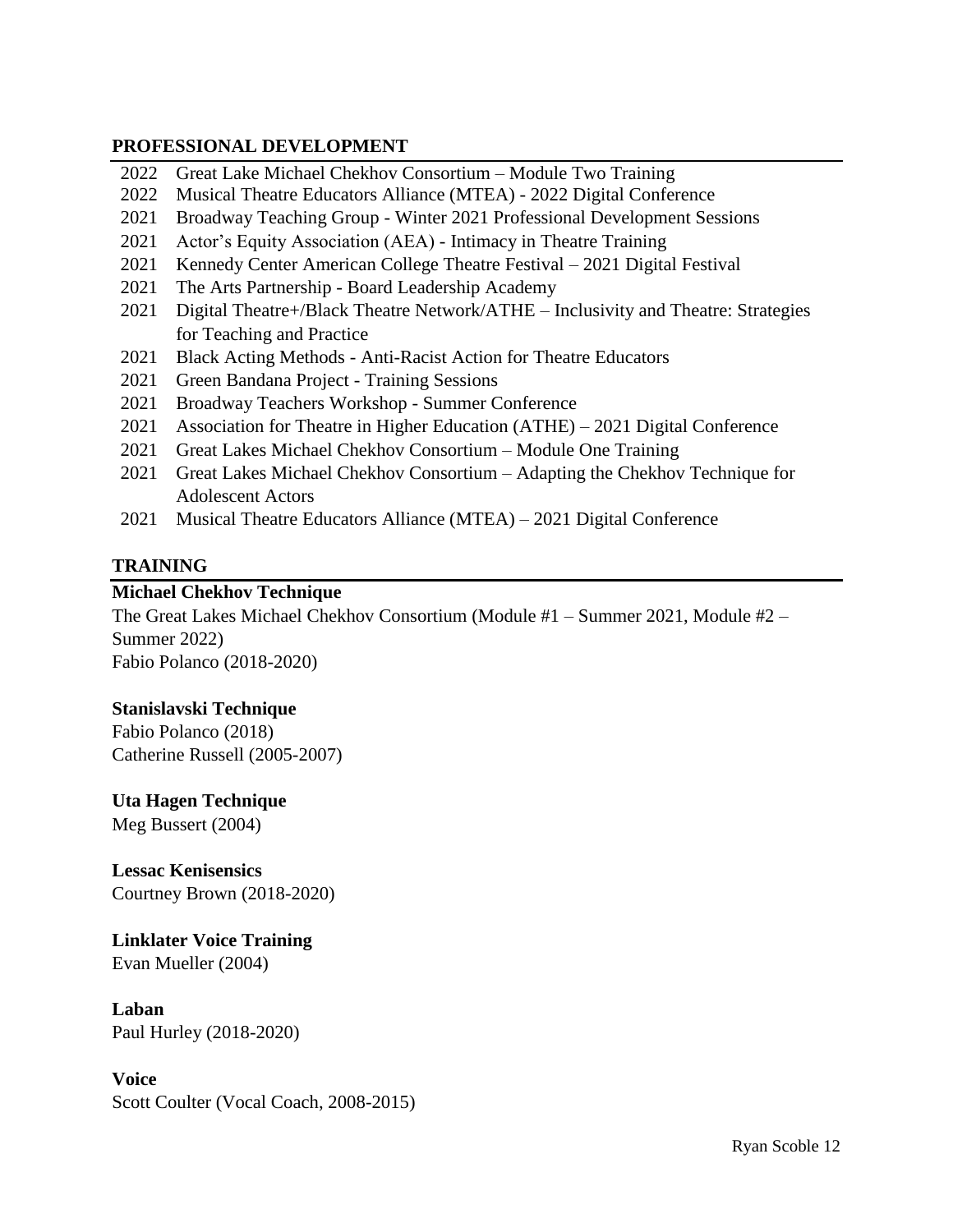Brian Gill (2004-2008) Donna Shearron (2003-2004) Stephen Smith (2001-2003)

# **COMMITTEE WORK**

| <b>Department Level</b>              |                                               |           |
|--------------------------------------|-----------------------------------------------|-----------|
|                                      | <b>North Dakota State University</b>          | 2020-2022 |
| <b>SERVICE</b>                       |                                               |           |
| 2019-2018                            | Graduate Student Forum – Vice-President       |           |
| 2020-2019                            | Graduate Student Forum – President            |           |
| 2020-2018                            | <b>Season Selection Committee</b>             |           |
| <b>Kent State University</b>         |                                               | 2020-2018 |
| 2021-2020                            | Parking Appeals Board Committee               |           |
| 2022-2021                            | <b>Faculty/Lecturer Recognition Committee</b> |           |
| <b>North Dakota State University</b> |                                               | 2020-2022 |
|                                      |                                               |           |

| 2020-2022 | Co-Director of Recruitment                     |
|-----------|------------------------------------------------|
| 2020-2022 | <b>Musical Theatre Capstone Advisor</b>        |
| 2021      | <b>Transfer Agreement with Century College</b> |
| 2021      | Organizer: Fall 2021 Drama Day Event           |
| 2021      | Organizer: Spring 2021 Digital Drama Day Event |

# **University Level**

| 2022 | Judge: 6 <sup>th</sup> Annual Graduate Student Council Research Symposium |
|------|---------------------------------------------------------------------------|
| 2021 | Judge: NDSU's Three Minute Thesis Competition                             |
| 2021 | Selected Participant: Provost's Post-Pandemic Envisioning Session         |
| 2021 | Judge: 5th Annual Graduate Student Council Research Symposium             |
| 2021 | College Marshall: Winter 2021 Commencement Ceremony                       |

# **At Large**

| Association for Theatre in Higher Education      | Member-At-Large         |
|--------------------------------------------------|-------------------------|
| Kennedy Center American College Theatre Festival | Respondent              |
| National Association of Teachers of Singing      | Adjudicator             |
| <b>MTEA Election Committee</b>                   | <b>Committee Member</b> |
| Fargo/Moorhead LGBTQ+ Film Festival              | <b>Advisory Board</b>   |
| Fargo/Moorhead LGBTQ+ Film Festival              | Jurist                  |
| Fargo Area Theatre Festival                      | Adjudicator             |
| <b>MN</b> Area One Act Play Contest              | Adjudicator             |
| Fargo/Moorhead LGBTQ+ Film Festival              | Jurist                  |
| <b>ATHE Call For Papers Committee</b>            | <b>Committee Member</b> |
| <b>Fargo Moorhead Community Theatre</b>          | <b>Guest Instructor</b> |
| <b>Bellarmine University</b>                     | <b>Guest Speaker</b>    |
|                                                  |                         |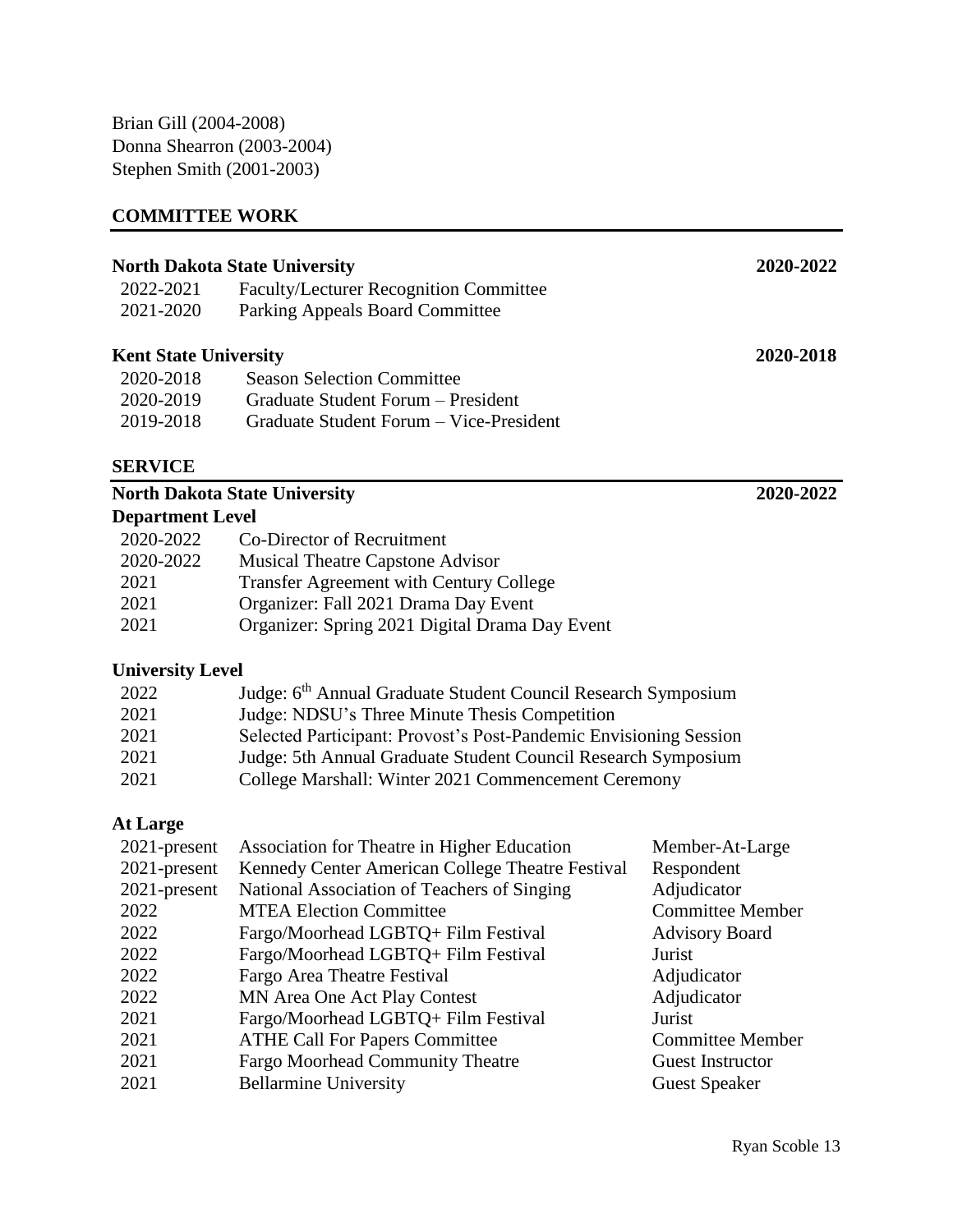#### **PANEL PRESENTATIONS**

| 2022 | ATHE 2022 Conference – Detroit, MI                                          |
|------|-----------------------------------------------------------------------------|
|      | Check-In and Chekhov: Crossing The Threshold From Human to Artist           |
|      |                                                                             |
| 2021 | ATHE 2021 Conference – Digital                                              |
|      | Plus-Sized Possibilities: Putting an End to Fatphobia on Stage              |
|      |                                                                             |
| 2020 | NYU Alumni Event – New York University, NY                                  |
|      | Life After NYU: Seeking Employment in an Unstable Market                    |
|      |                                                                             |
| 2020 | Musical Theatre Student Organization – Kent State University, OH            |
|      | When To Go To Grad School And Why?                                          |
|      |                                                                             |
| 2019 |                                                                             |
|      | Art Without Limits: Explore Careers in the Arts – Kent State University, OH |
|      | Graduate School: When Is The Right Time For You?                            |

## **DIGITAL TECHNOLOGY**

Microsoft Office (and Google equivalents) Blackboard

## **PROFESSIONAL ORGANIZATIONS & CERTFICATIONS**

## **Professional Organizations**

- Actor's Equity Association (AEA)
- Theatre Development Fund (TDF)
- National Association of Teachers of Singing (NATS)
- Musical Theatre Educators Alliance (MTEA)
- Association for Theatre in Higher Education (ATHE)

## **Certifications**

- K-12 Certified Theatre Educator in the State of New York
- Mandated Reporter
- The Green Bandana Project, North Dakota State University
- Module #1 Michael Chekhov Acting Technique Certified Teacher Program The Great Lakes Michael Chekhov Consortium